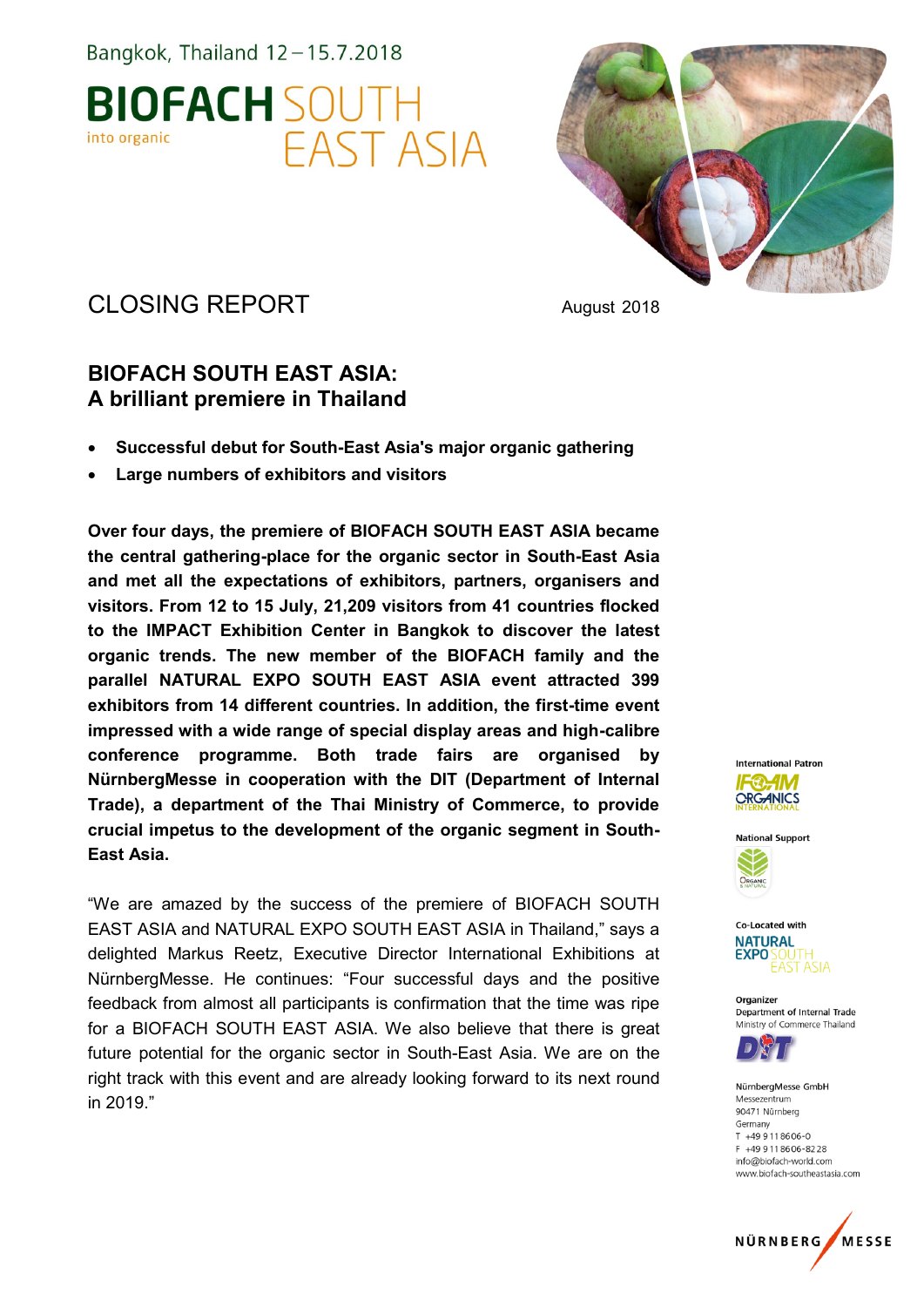



### **Exhibitors value the unique marketing platform**

The feedback from exhibitors on the event's first round was also excellent. Anamas Viriyapaiboon, for example, Sales Director at Pakatidee Company (Thailand), is thrilled about the company's participation in the trade fair premiere: "We showcased our new brand RAWGANIC here for the first time. It's still pretty recent, less than four months old in fact. But the event gave us exceptional opportunities to make a lot of business contacts so that we can continue to grow in future." Onno Stienen, founder and owner of ONOFF SPICES (Netherlands), also has lots of praise about the marketing opportunities the event offered: "BIOFACH SOUTH EAST ASIA and NATURAL EXPO SOUTH EAST ASIA 2018 provided the perfect platform for launching our new ready-made organic product 'noodl noodl'. The blend of B2B and B2C contacts was ideal, because consumers could try or buy our new products while potential business partners could see the significant potential of our range at first hand. We'll be back in 2019!"

#### **Visitors appreciate global industry expertise**

The 21,209 trade visitors and interested consumers of organic products from 41 countries who attended the premiere in Thailand also regarded the combined trade fair as a complete success. The neighbouring Asian countries and regions Malaysia, Vietnam, China, Japan, India and Singapore were strongly represented. In addition, manufacturers, purchasers, wholesalers and retailers, and representatives from the service sector travelled to the event from Australia, Europe, South America, South-West Africa and the USA.

## **High-calibre presentations and speakers make for an impressive conference**

With a wide range of topics and a total of 22 speakers, the international conference programme also proved very popular. The three-day meeting of organic experts provided an information and communication platform for the entire South-East Asian region. The presentations covered aspects such as the trends, technologies and challenges in the Thai organic sector and also provided insights into other organic markets in South-East Asia like Indonesia, Malaysia or Singapore. Another highlight was the much anticipated keynote address by Tim Schultz, Vice President Research &

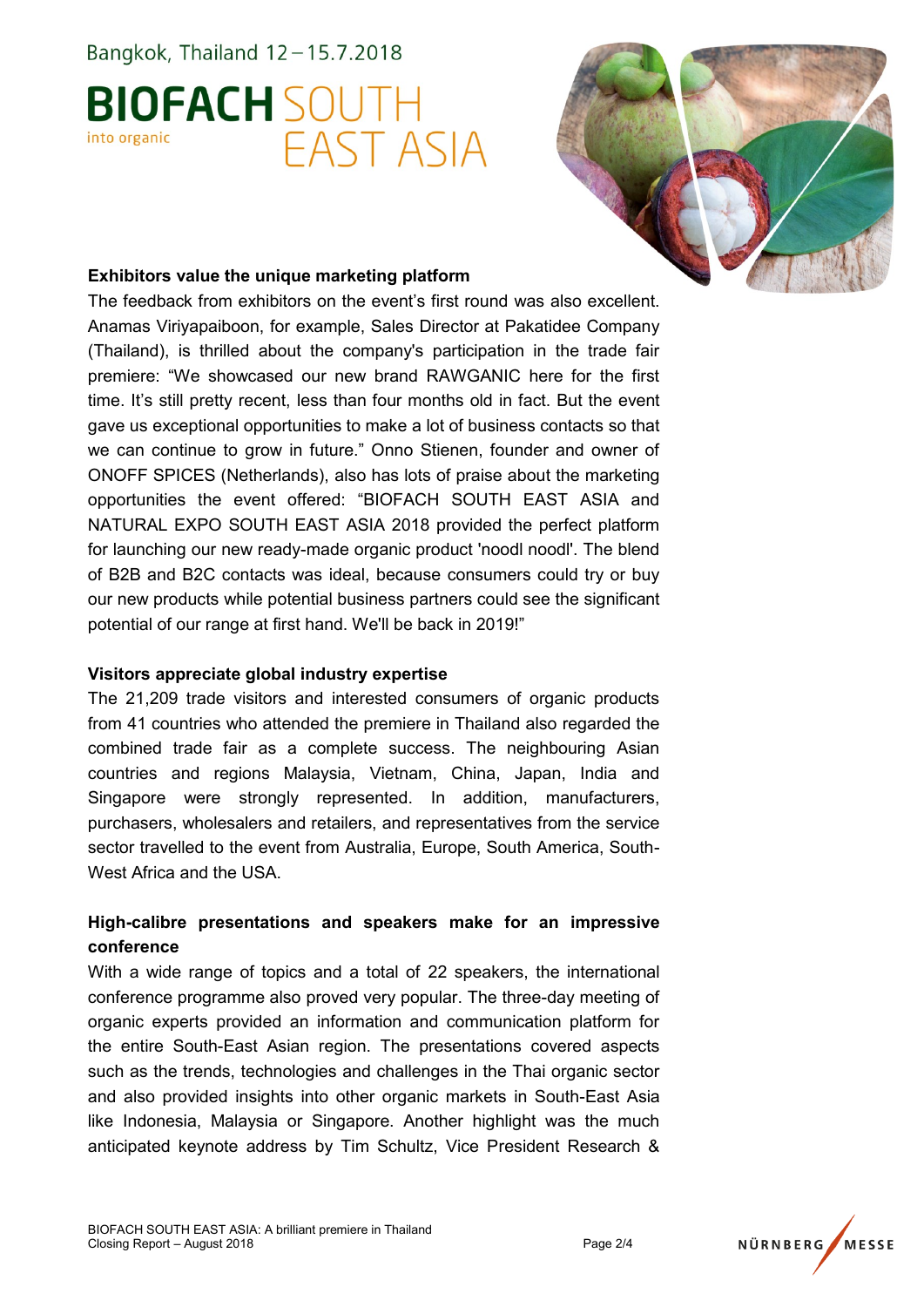



Development at Lundberg Family Farms, who provided comprehensive insights into the US organic industry and USDA certification.

## **BIOFACH SOUTH EAST ASIA 2019 – save the date!**

The second BIOFACH SOUTH EAST ASIA and NATURAL EXPO SOUTH EAST ASIA will take place from **11 to 14 July 2019** at the IMPACT Exhibition Center in Bangkok, Thailand.

### **The next BIOFACH exhibitions:**

- BIOFACH, Nuremberg: 13 16 February 2019
- BIOFACH INDIA, New Delhi: 25 27 October 2018
- BIOFACH JAPAN: 2019
- BIOFACH CHINA, Shanghai: 16 –18 May 2019
- BIOFACH AMERICA LATINA, São Paulo: 5 8 June 2019
- BIOFACH SOUTH EAST ASIA, Bangkok: 11 14 July 2019

#### **BIOFACH World**

NürnbergMesse has proven expertise in the field of organic food produce. The international sector comes together in February of each year in Nuremberg at BIOFACH, the world's leading trade fair for organic food. The comprehensive range of certified organic products is demonstrated by the variety – from fresh products such as dairy produce and cheese, through fruit, vegetables, dried goods such as cereals and pulses, nuts and confectionery, to beverages. The international patron of BIOFACH is IFOAM – Organics International, the national supporting organisation of the Bund Ökologische Lebensmittelwirtschaft (BÖLW; in English: Organic Food Production Alliance). An integral element of the world's leading trade fair is the BIOFACH Congress, a knowledge platform unparalleled around the world. With six other BIOFACH exhibitions in Japan, the United States, South America, China, India and Thailand, BIOFACH World is present around the globe and brings together a total of more than 3,500 exhibitors and 100,000 trade visitors year-on-year.